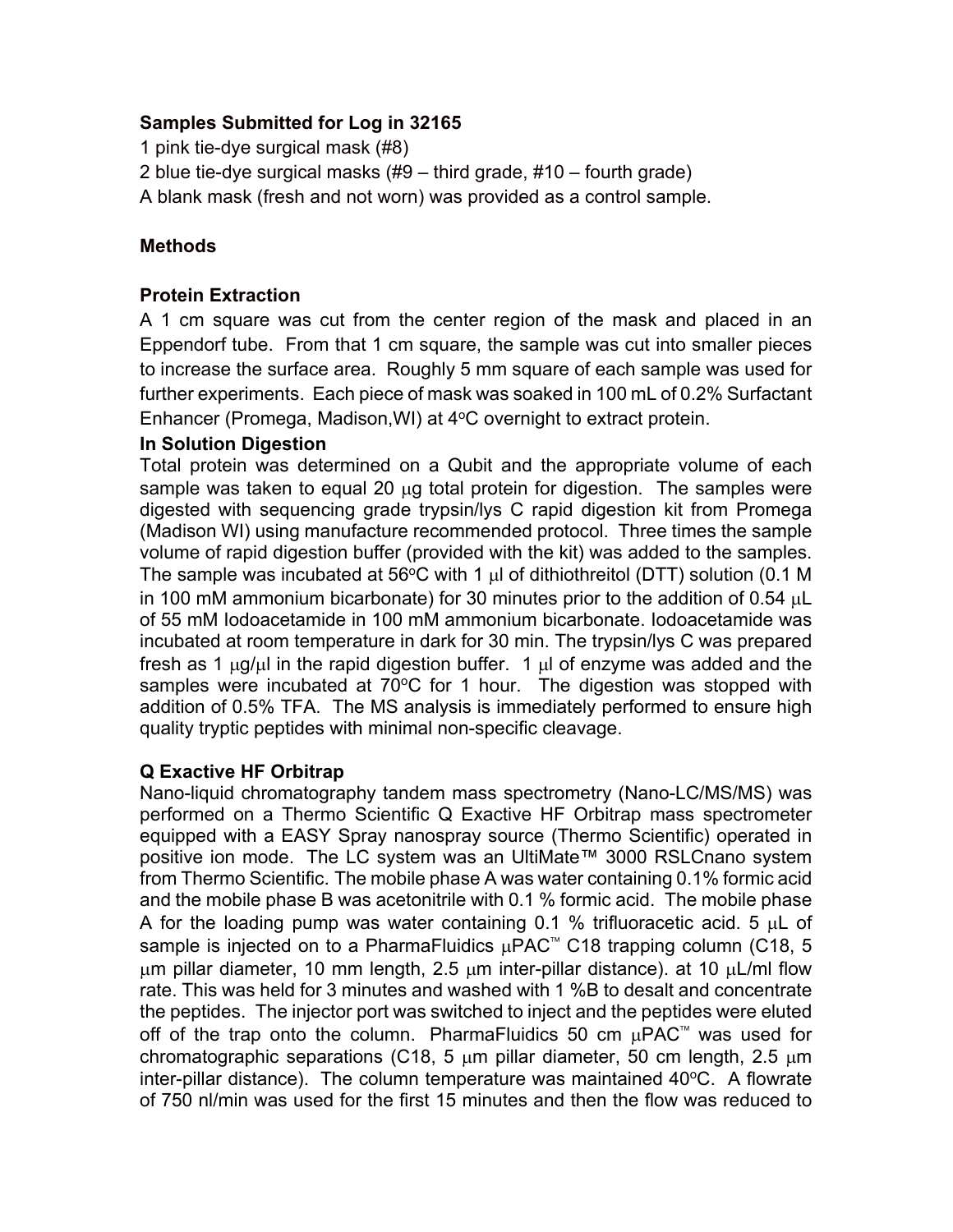300 nl/min. Peptides were eluted directly off the column into the Q Exactive system using a gradient of 1% B to 20%B over 100 minutes and then to 45%B in 20 minutes for a total run time of 150 minutes:

| Time (min) | % B | Flow Rate (nL/min) |
|------------|-----|--------------------|
|            |     | 750                |
| 3          |     | 750                |
| 15         | 5   | 750                |
| 15.1       | 5   | 300                |
| 100        | 20  | 300                |
| 123        | 45  | 300                |
| 130        | 95  | 300                |
| 135        | 95  | 300                |
| 135.1      |     | 300                |
| 150        |     | 300                |

The total run time was 150 minutes. The MS/MS was acquired according to standard conditions established in the lab. The EASY Spray source operated with a spray voltage of 1.5 KV and a capillary temperature of 200 $\degree$ C. The scan sequence of the mass spectrometer was based on the original TopTen™ method; the analysis was programmed for a full scan recorded between 375 – 1575 Da at 60,000 resolution, and a MS/MS scan at resolution 15,000 to generate product ion spectra to determine amino acid sequence in consecutive instrument scans of the fifteen most abundant peaks in the spectrum. The AGC Target ion number was set at 3e6 ions for full scan and 2e5 ions for  $MS<sup>2</sup>$  mode. Maximum ion injection time was set at 50 ms for full scan and 55 ms for  $MS<sup>2</sup>$  mode. Micro scan number was set at 1 for both full scan and  $MS<sup>2</sup>$  scan. The HCD fragmentation energy (N)CE/stepped NCE was set to 28 and an isolation window of 4 *m/z*. Singly charged ions were excluded form MS2. Dynamic exclusion was enabled with a repeat count of 1 within 15 seconds and to exclude isotopes. A Siloxane background peak at 445.12003 was used as the internal lock mass.

HeLa protein digest standard is used to evaluate the integrity and the performance of the columns and mass spectrometer. If the number of protein ID's from the HeLa standard falls below 2700, the instrument is cleaned and new columns are installed.

All MS/MS samples were analyzed using Sequest (Thermo Fisher Scientific, San Jose, CA, USA; version IseNode in Proteome Discoverer 2.4.0.305). Sequest was set up to search Full Swiss Prot Database of all species (7/27/2020 475603 sequences) and the SARS2 Covid database (4/14/2021 855 sequences) assuming the digestion enzyme trypsin. Sequest was searched with a fragment ion mass tolerance of 0.020 Da and a parent ion tolerance of 10.0 PPM. Carbamidomethyl of cysteine was specified in Sequest as a fixed modification. Met-loss of methionine, met-loss+Acetyl of methionine, oxidation of methionine and acetyl of the n-terminus were specified in Sequest as variable modifications.

## **Results**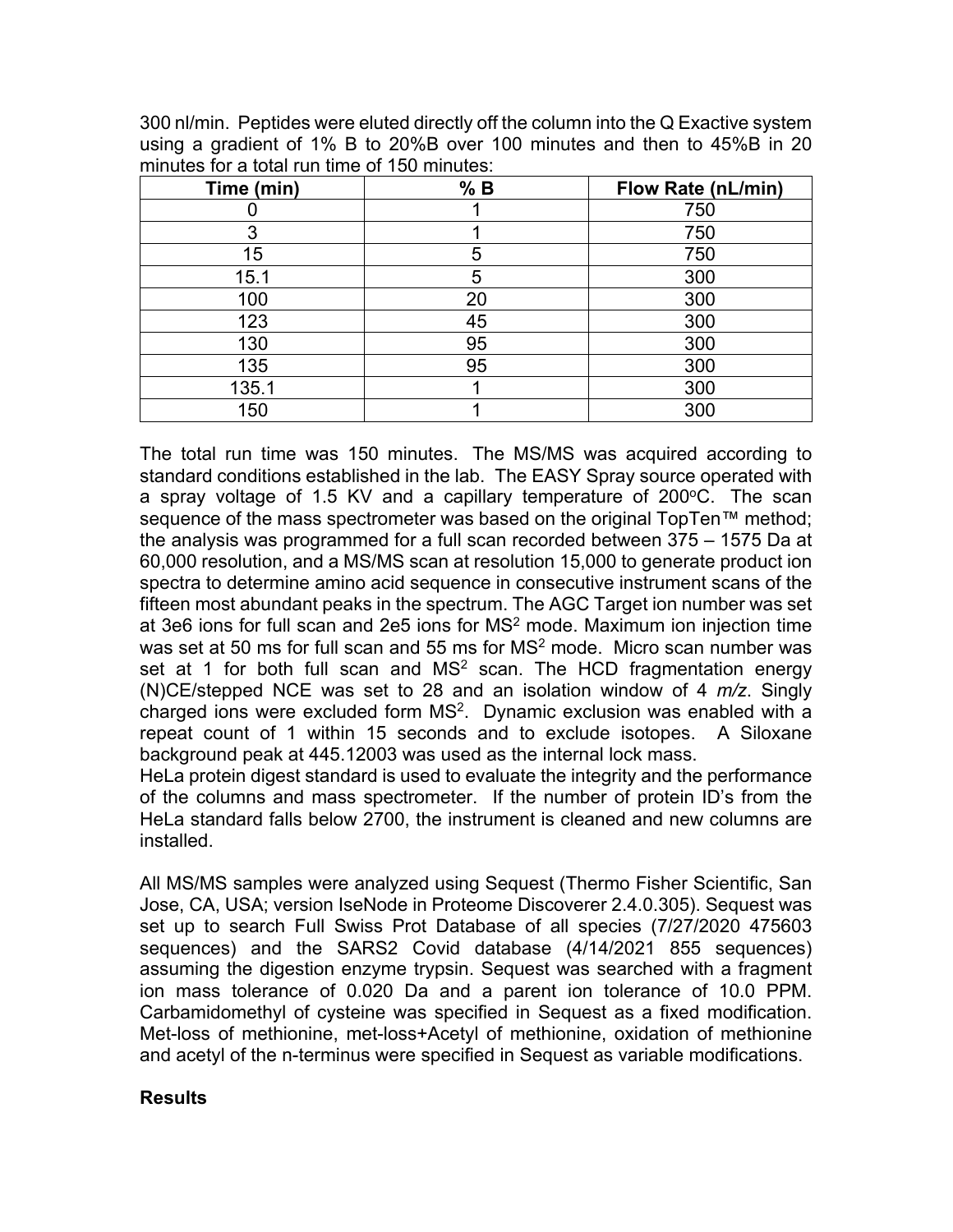### Pink Mask (#8)

Total of 274 proteins identified and listed in the Excel spreadsheet. The most abundant proteins detected are human proteins found in saliva and skin. The following bacteria proteins were detected.

methanothermobacter thermautotrophicus

listeria innocua serovar non-pathogenic version

frankia casuarinae soil dwelling

corynebacterium kroppenstedtii antibiotic resistant pathogen corynebacterium glutamicum soil dwelling streptococcus pyogenes strep throat prochlorococcus marinus marine bacteria streptococcus pneumoniae

internesting that this only growns in warm temperatures (55 oC - 65 oC and need carbon dioxide to grow

acinetobacter baumanni Pathogenic pneumonia, blood stream infections, meningitis, wound and surgical site infections and urinary tract infections Resistant to antibiotics and very difficult to treat.

picrophilus torridus soil dwelling only grows in warm environments

### novoshphingobium aromaticivorans pathogenic gut microme similar to e. coli

alcelaphine herpesvirus 1 Virus - natural hosts primariy cow but is fatal streptomyces griseus soil dwelling used to produce streptomyocin, an antibiotic

saccharomyces cerevisiae species of yeast - used for baking and making beer

paraburkholderia phytofirmans found on pie trees - all the pollen in the air encephalitozoon cuniculi Pathogenic in immunocomprimised people

significant human pathogen - major cause pneumonia porphyromonas gingivalis Pathogenic Found in the oral cavity causing peridontal disease as well as upper gastroitntestinal tract, respitory **infections** 

## mycobacterium tuberculosis Pathogenic Causes Tuberculosis

cupriavidus necator soil dwelling capable of both aerobic and anaerobic growth

neisseria meningitidis extremely pathogenic Causes meningitis and life threatening sepsis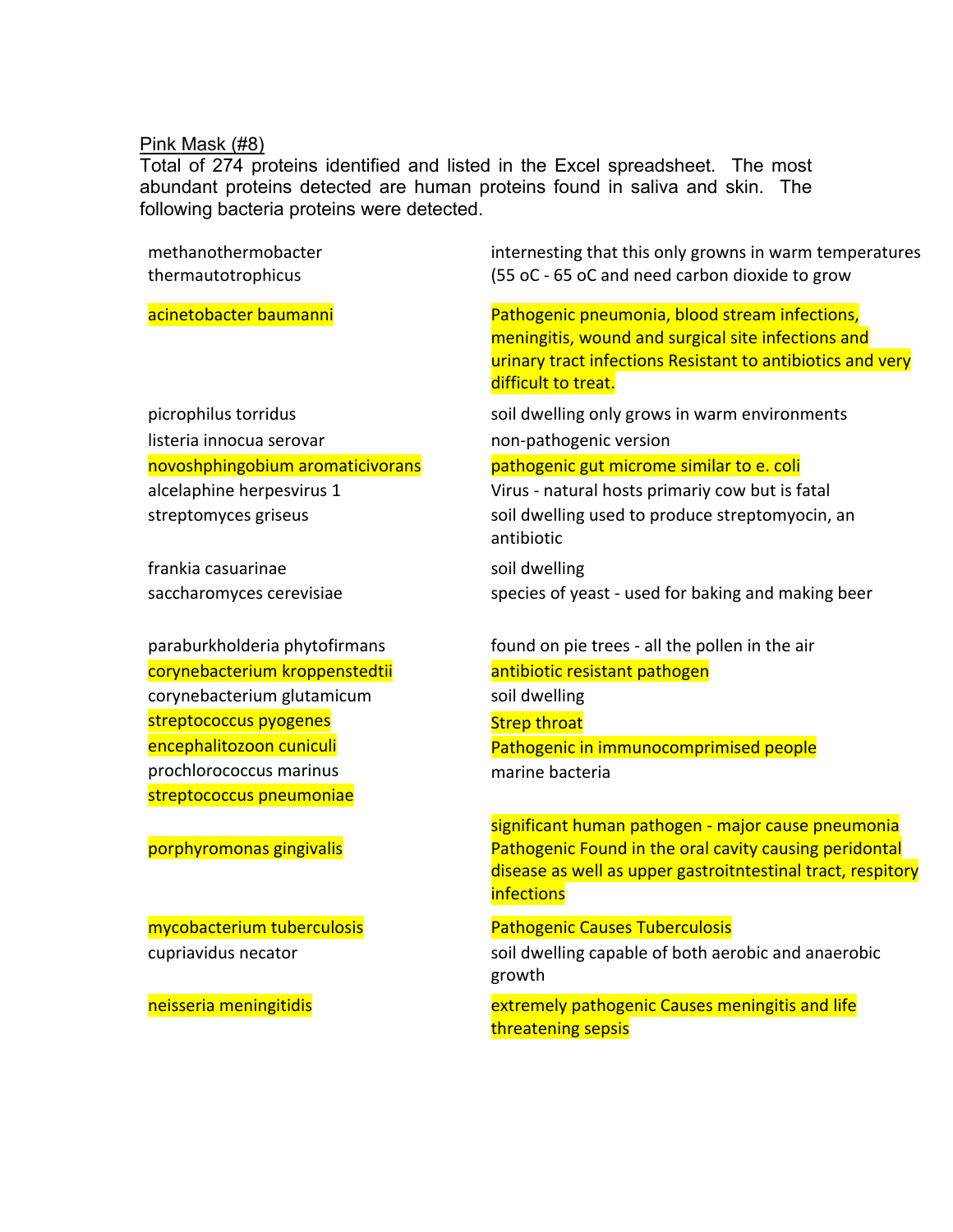parabacteroides distasonis Pathogenic

polaromonas naphthalenivorans found in water nitrosomonas europaea soil dwelling actinobacillus pleuropneumoniae Pathogenic to swine staphylococcus epidermidis example and part of normal skin floral mycolicibacterium vanbaalenii soil dwelling

lactobacillus gasseri gastrinointestinal tract bacteria synechococcus sp freshwater bacteria

Bifidobacterium longum subsp. Intantis Normal gut bacteria buchnera aphidicola subsp soil dwelling

Corynebacterium efficiens soil dwelling

Clavibacter michiganensis subsp Pathogenic to tomatos

staphylococcus aureus Pathogenic range of illnesses from minor skin infections to life threatening pneumonia, menigitis and sepsis

brucella melitensis infectious to livestock - mainly sheep geobacillus stearothermophilus soil dwelling causes food spoilage corynebacterium jeikeium Pathogenic infection in bone marrow transplant patients

saccharomyces cerevisiae species of yeast - used for baking and making beer

neisseria meningitidis Serogroup C menigocccal disease. About 1 in 10 people have these bacteria in their nose and throat without being ill. However when it invades the body casues serious disease with fever, headach and stiff neck

staphylococcus suis infectious to swine but can cause severe infection in human

laribacter hongkongensis anaerobic bacteria potential human pathogen eikenella corrodens anaerobic bacteria severe human pathogen neisseria meningitidis Serogroup B menigocccal disease. About 1 in 10 people have these bacteria in their nose and throat without being ill. However when it invades the body casues serious disease with fever, headach and stiff neck

Rickettsia rickettsii Pathogenic causes Rocky Mountain Spotted Fever Corynebacterium diphtheriae Causes diptheria - a serious infection - most are vacinnated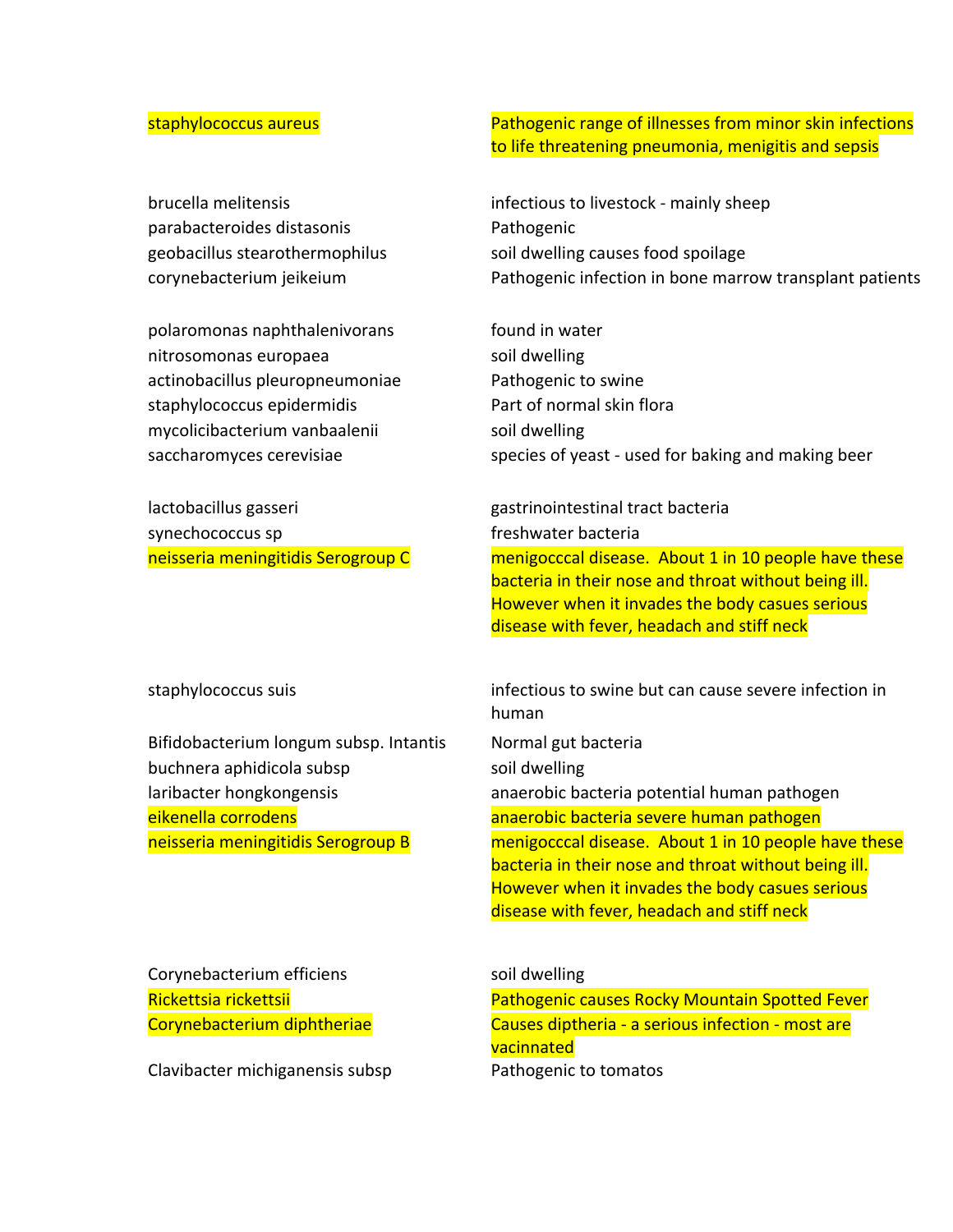Altermonas mediterranea Marine bacteria Acidphilium cryptum soil dwelling

cunninghamella elegans fungus found in soil shewanella piezotolerans marine bacteria Flavobacterium johnsoniae soil dwelling Bacteriodes vulgatus human gut microbiota Bacteriodes thetaiotaomicron human gut microbiota rhodococcus erythropolis soil dwelling Nostoc sp soil dwelling Bacillus cereus and the solution of the solution of the solution of the solution of the solution of the solution of the solution of the solution of the solution of the solution of the solution of the solution of the soluti Bacteriodes fragilis human gut microbiota Sulcisa muelleni normal insect bacteria mycoplasma mycoides subsp myocoides SC Corynebacterium aurimucosum causes UTI streptococcus agalactiae serotype III invasive human infections Paenarthrobacter aurescens The Soil dwelling streptococcus dysgalactiae subsp. **Equisimilis** staphylococcus pyogenes serotype M3 Strep - severe invasive infection beutenbergia cavernae soil dwelling

## staphylococcus saprophyticus common cause of UTI

Dechloromonas aromatica soil dwelling Dichelobacter modsosus **Pathogenic to sheep** Acidovorax sp and the sould welling

chromobacterium violaceum soil dwelling. Disease to human is rare but mortality is high Legionella pneumophila Pathogenic causes Legionnaires' disease streptococcus salivarius **Found in the oral cavity - opportunisitc pathogen.** Harmless unless it enters the bloodstream Pathogenic to bovine

human pathogen antibiotic resistant

staphylococcus oralis **Found in the oral cavity - opportunisitc pathogen.** Harmless unless it enters the bloodstream

Coxiella burnetii **Pathogenic to farm animals like goats, sheep, and bovine** 

Not all bacteria are harmful or pathogenic, and many are a natural part of the human flora on skin, saliva, or in the gut; and natural to the environment in soil and water. However, 21pathogenic bacteria, were detected and highlighted in yellow. Some are quite dangerous.

Blue Mask #9